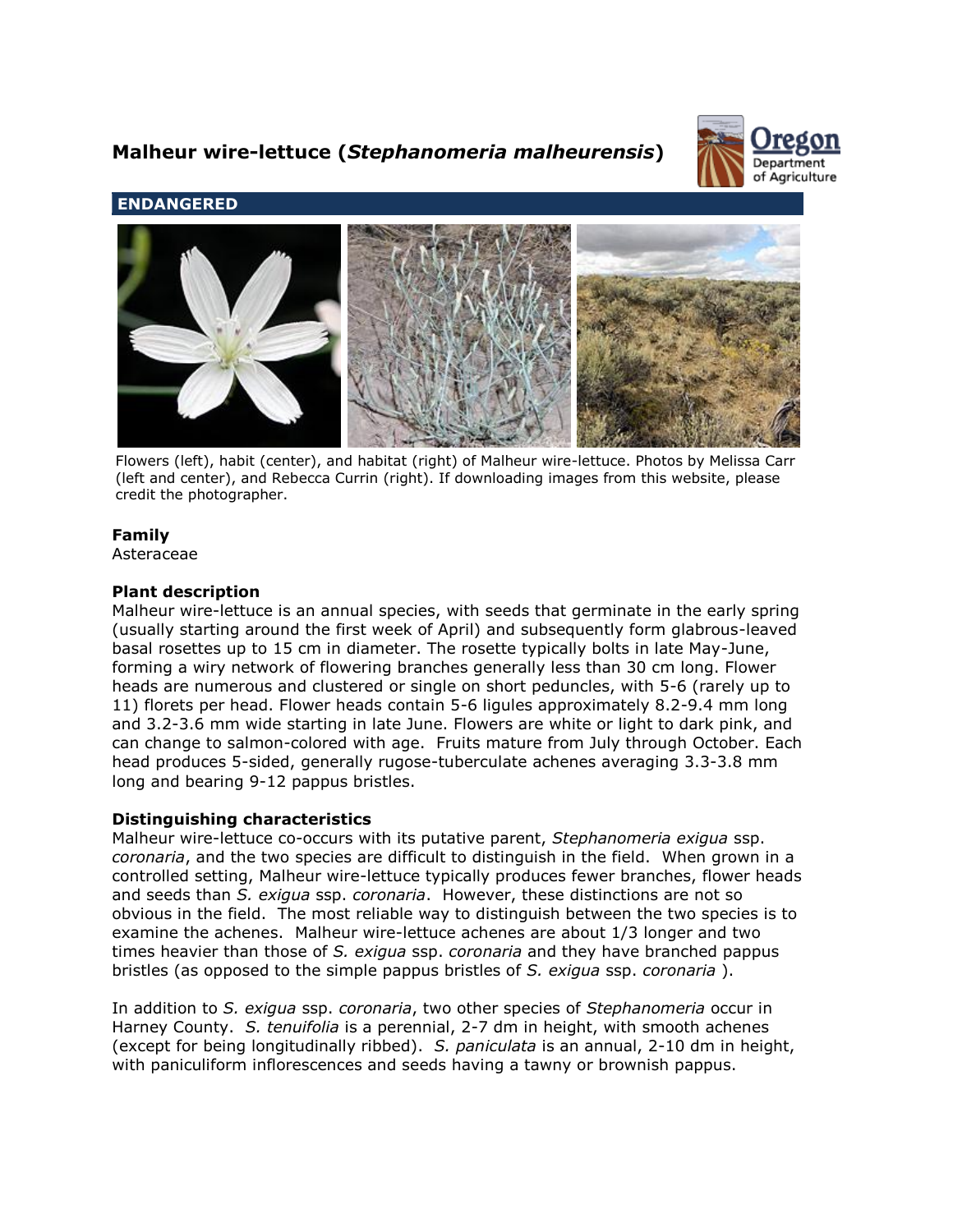## **When to survey**

July-September (when this species is in fruit)

## **Habitat**

This species was originally located on a hillside above Harney Lake, on soils derived from volcanic tuff and layered with thin crusts of limestone. This differs from surrounding soils, which are derived from basalt. The altitude at the site is approximately 1500 meters, and the shrub-steppe vegetation is dominated by big sagebrush (*Artemisia tridentata*), rabbitbrush (*Ericameria nauseosa* and *Ericameria viscidiflora*), and cheatgrass (*Bromus tectorum).*

## **Range**

Malheur wire-lettuce is known from a single location in southeastern Oregon, approximately 25 miles south of Burns.

#### **Oregon counties**

Harney

#### **Federal status**

Endangered

## **Threats**

Because this species is known from only a single location, it is extremely vulnerable to any changes in habitat. Fire, grazing, and the invasion of non-native invasive species such as cheatgrass (*Bromus tectorum*) are the primary threats.

## **Did you know?**

Malheur wire-lettuce was discovered by Dr. Leslie Gottlieb in 1966. The species was formally described in 1978, and listed as endangered by the U.S. Fish and Wildlife Service in 1982. However, federal listing was not enough to prevent the disappearance of this rare wire-lettuce. By 1985 no Malheur wire-lettuce plants were observed at the site, and the species was considered extinct in the wild. Disappearance of Malheur wire-lettuce was correlated with a large increase in cheatgrass (*Bromus tectorum* ), a non-native invasive annual grass which had appeared at the site after a fire. The first attempt at reintroducing Malheur wire-lettuce back into nature was initiated in 1987. Plants persisted at the reintroduction site in annually decreasing numbers, and by 2004 the species had once again disappeared, and was considered extinct in the wild. Luckily, Malheur wire-lettuce seed was collected by Dr. Gottlieb, and stored at the seed bank facility at the Berry Botanic Garden, making additional attempts to recover this species possible.

#### **Current/Recent ODA projects**

Reintroduction of the extinct Malheur wire-lettuce

#### **References**

Brauner, S. 1988. Malheur wirelettuce (*Stephanomeria malheurensis*) biology and interactions with cheatgrass: 1987 study results and recommendations for a recovery plan. Unpublished report for the Bureau of Land Management, Burns District, Oregon.

Gottlieb, L.D. 1973. Genetic differentiation, sympatric speciation, and the origin of a diploid species of *Stephanomeria*. American Journal of Botany 60:545-553.